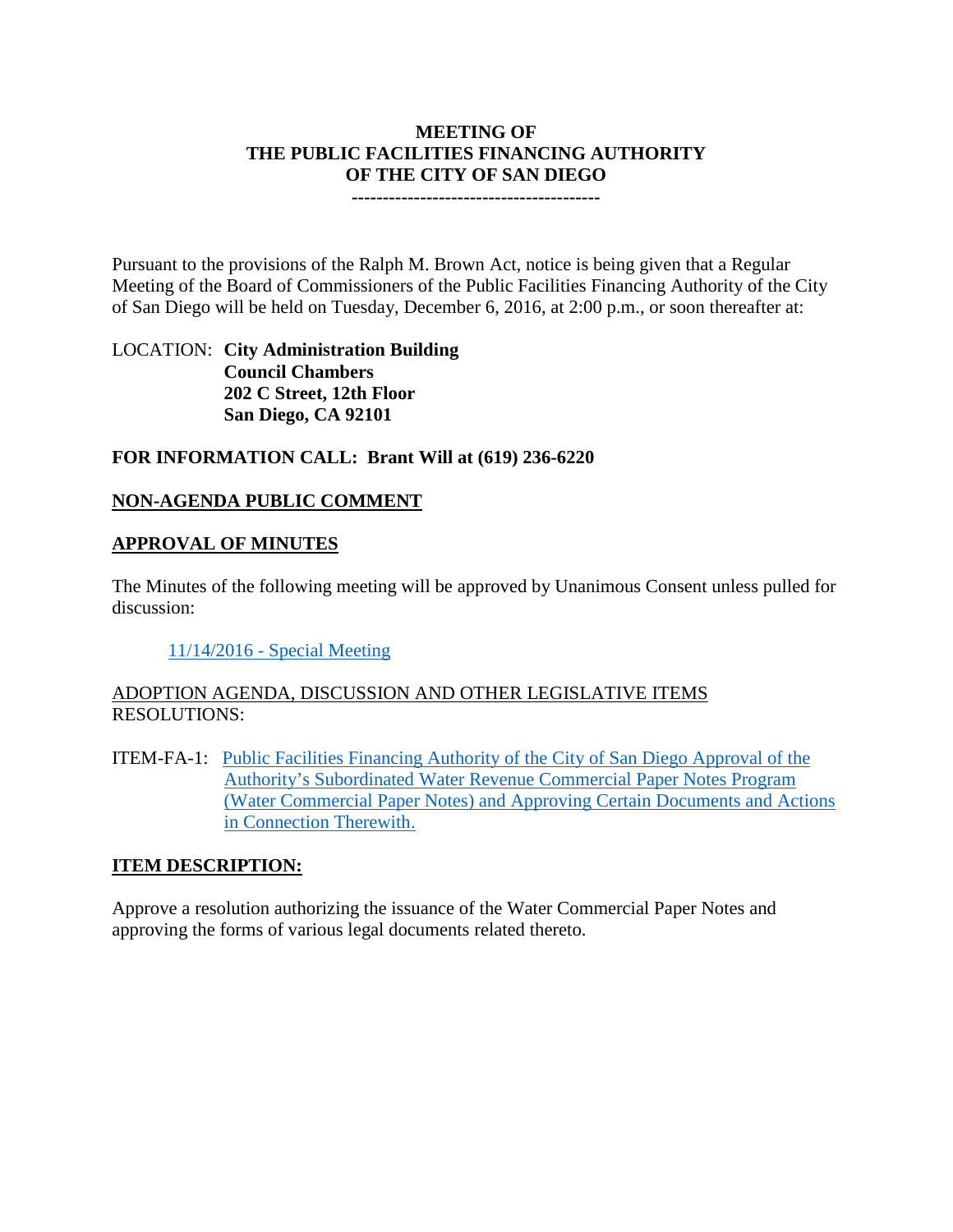## **TODAY'S ACTION IS:**

Adopt the following resolution:

(FA-2016-9)

A Resolution of the Board of Commissioners of the Public Facilities Financing Authority of the City of San Diego (i) approving the forms and authorizing the execution and delivery of the Fifth Supplemental Indenture, an Assignment Agreement, the Issuing and Paying Agency Agreement and one or more Dealer Agreements, (ii) approving and authorizing the issuance and sale by the Public Facilities Financing Authority of the City of San Diego of one or more series or subseries of Commercial Paper Notes from time to time in an aggregate principal amount not to exceed \$250,000,000 to finance additional Capital Improvements to the Water System, (iii) approving the form and authorizing the distribution, execution and delivery of the Offering Memorandum; and (iv) approving certain other agreements and actions in connection therewith.

# **SUPPORTING INFORMATION:**

FISCAL CONSIDERATIONS: N/A

PREVIOUS BOARD ACTION: None.

Primary Contact\City Attorney\Phone: Brant Will\619-236-6220, MS 59

**NOTE:** See City Council Agenda of December 6, 2016, Item 331, for a companion item.